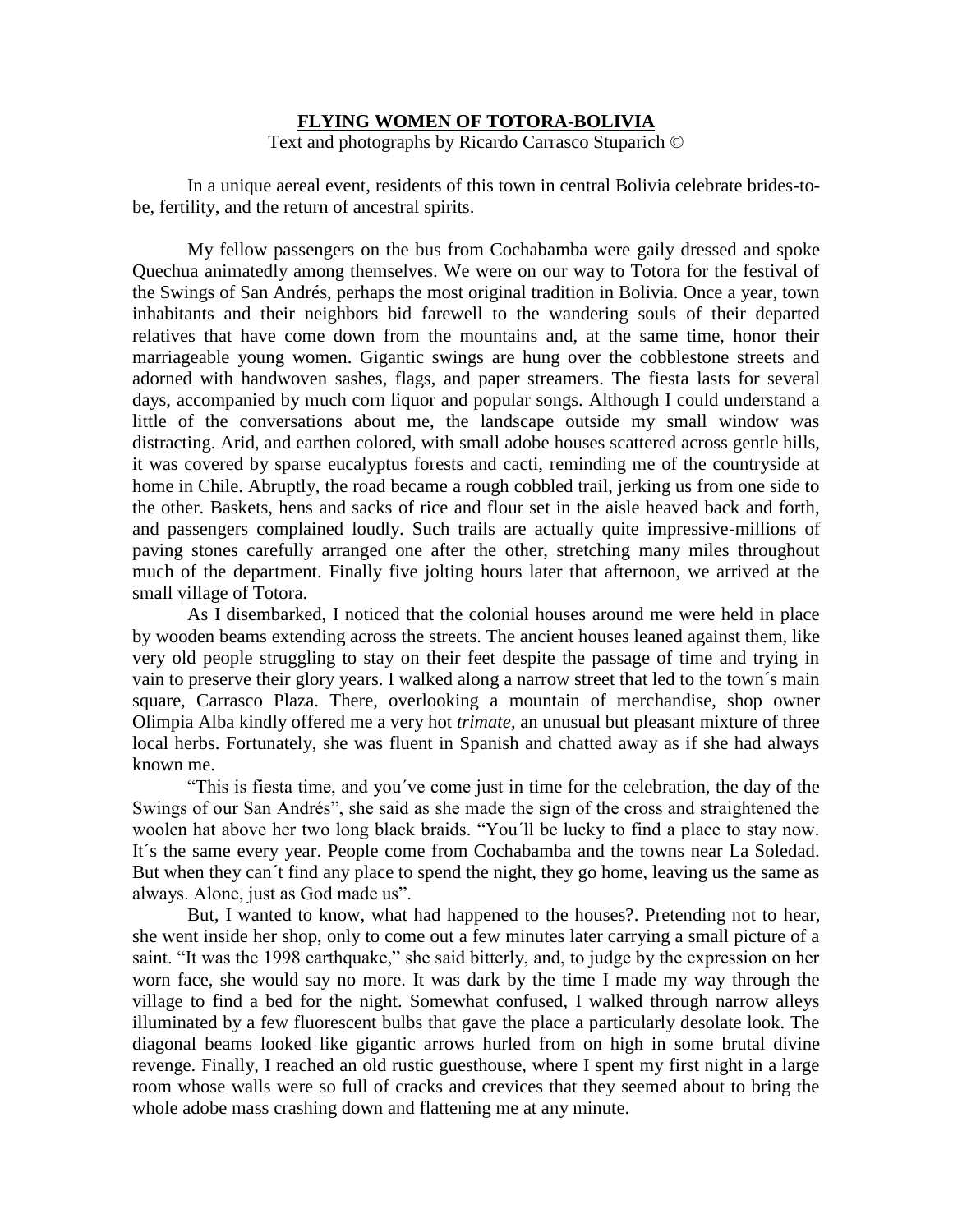A town devastated by earthquake, defenseless and remote, was struggling to remain upright, and festivities were about to begin in its midst. I stepped to the small wobbly balcony to hear the distant voices of men and women singing in an open patio. The starry night filled my head with dreams that rolled across the curving rooftops.

At dawn the next day, after I had eaten several *lampaganas* (traditional pastries filled with peach or custard) downed with roasted wheat coffee, I strolled along the streets, which were rapidly filling with other visitors from Cochabamba and even as far away as Santa Cruz de la Sierra. According to Ramiro Arispe, a friendly geologist engaged in researching and preserving the history of the town, they had come to support Totora´s reconstruction.

"Totora has 485 colonial houses, almost all of them damaged by the earthquake, which measured 6.5 on the Richter scale," Arispe said, looking around. "The only reason they didn´t collapse was because their walls are made of adobe more than sixty centimeters (nearly two feet) thick. Many, or rather most, should be condemned. But after months of pleading for help in vain, their owners decided to move back in, despite the risk of being crushed to death."

Continuing, Arispe pulled me by the arm toward some pillars near Carrasco Plaza. "The people of Totora used to be called ´bullet-eaters´ because they settled their problems with guns," he said. "Look there are holes in the walls here. Colonial corridors are full of bullet holes where many died taking the law into their own hands. Those were very hard times, but there were also people with a lot of money."

After making our way through a crowd of masked young people who had gathered at the water fountain in the plaza, we explored the interior of a handsome vine-covered colonial patio surrounded by large pillars, where we discovered the dust-covered remains of a pipe organ.

"The colonial houses around the plaza once belonged to coca leaf traders," Arispe explained. "That was a very prosperous business up until 1950. Totora was the collection center for caravans from the jungle heading for Cochabamba and La Paz. Many of the mansions still have pianos that were imported from Europe. In fact, strong mules are still called piano mules today. Can you imagine how much furniture and how many pianos they must have carried over the mountains? Also in those times of great prosperity, the first printing press in Bolivia was established here."

Impressed by his account, I walked through the town absorbed by its former grandeur that lay buried under debris or was about to be destroyed forever. Climbing a narrow road that led to the cemetery, I had a fine panoramic view of the town and its asymmetrical architecture. At a distance I could see the large beams jutting out from the roofs. They were no longer functioning merely as supports for the mansions but had been almost magically transformed into the swings that would, during the whole month of November, serve to cradle the ancestral beliefs of the people of Totora.

Tradition holds that on November 2 the souls of the dead come down from the mountain, or *hanacpacha* (sky or world above). During that month, the swings provide a means of helping the spirits to return to their celestial abodes, for they have become very weary of wandering in the world of the living. For this purpose, the beams are adorned with handwoven sashes, flags, and paper streamers so that the souls will leave in a happy mood and take with them a good impression of the town and of their descendants.

As I returned to town, the spectacle of the swings was about to begin. The owners of the houses where swings had been set up were making a final check of the ropes, tugging at